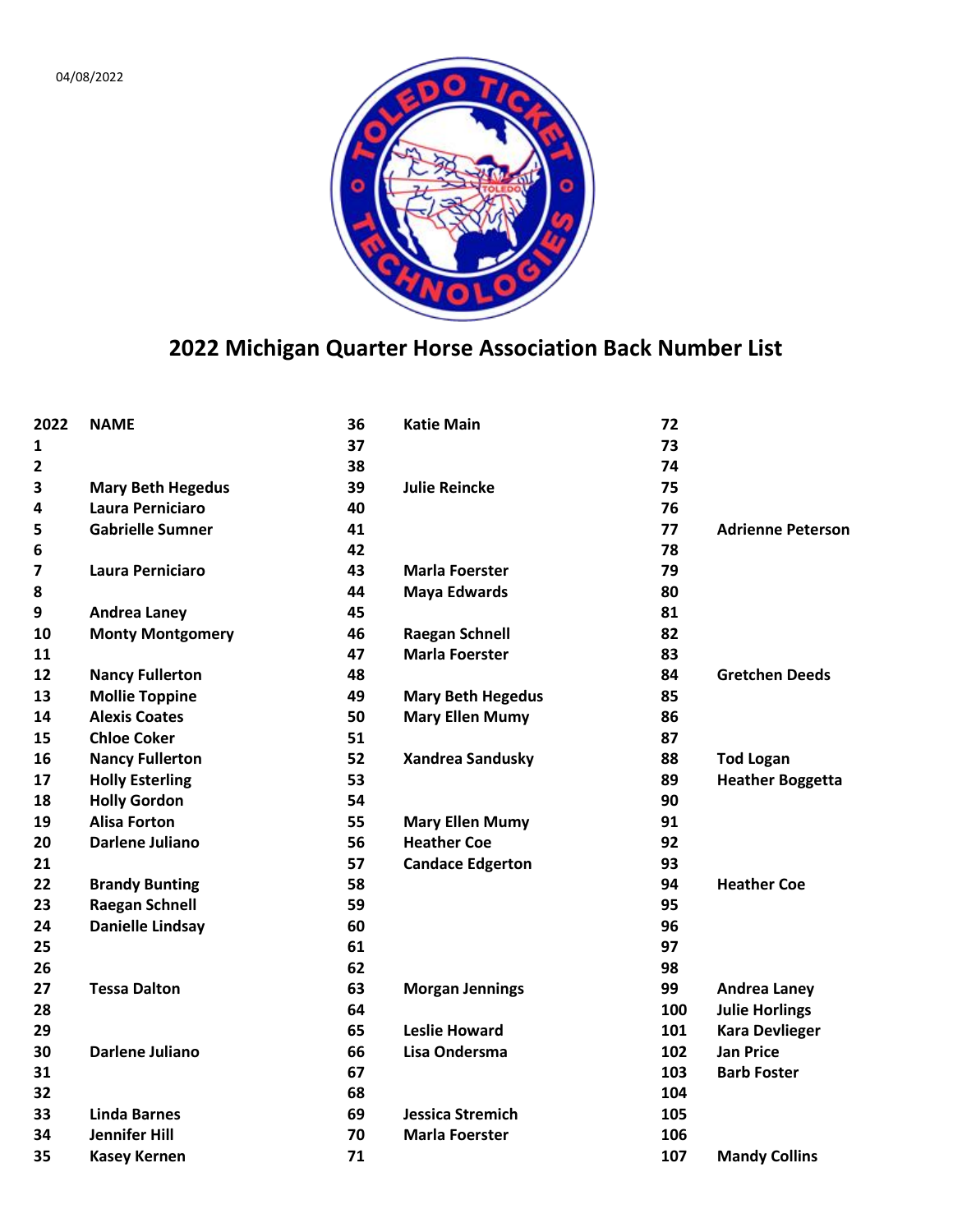| 108 |                              | 161 |                         | 214 |                         |
|-----|------------------------------|-----|-------------------------|-----|-------------------------|
| 109 | <b>Kelly Dykstra-Nichols</b> | 162 | <b>Michelle Torello</b> | 215 |                         |
| 110 |                              | 163 |                         | 216 |                         |
| 111 |                              | 164 | <b>Merri VanDyke</b>    | 217 |                         |
| 112 | <b>Anita Newbigging</b>      | 165 |                         | 218 | <b>Helen Mayer</b>      |
| 113 |                              | 166 |                         | 219 |                         |
| 114 | <b>Ashton Ulrich</b>         | 167 |                         | 220 | <b>Julie Horlings</b>   |
| 115 |                              | 168 |                         | 221 | <b>Mickie Schaar</b>    |
| 116 | Corlinda Huffman             | 169 |                         | 222 | <b>Brandy Bunting</b>   |
| 117 | <b>Amanda Hample</b>         | 170 |                         | 223 |                         |
| 118 | <b>Estelle McParlan</b>      | 171 |                         | 224 | Danielle Lindsay        |
| 119 | <b>Jeanne Hugo</b>           | 172 |                         | 225 | <b>Lori Bowers</b>      |
| 120 |                              | 173 |                         | 226 |                         |
| 121 | <b>Anne Wood</b>             | 174 |                         | 227 |                         |
| 122 | <b>Lily Atkinson</b>         | 175 |                         | 228 |                         |
| 123 | <b>Taren Erwing</b>          | 176 |                         | 229 |                         |
| 124 | <b>Lisa Lauver</b>           | 177 |                         | 230 | <b>Michele Lewis</b>    |
| 125 | <b>Alisa Forton</b>          | 178 |                         | 231 |                         |
| 126 |                              | 179 |                         | 232 | <b>Allyson Thompson</b> |
| 127 |                              | 180 |                         | 233 |                         |
| 128 |                              | 181 | <b>Sara Shoemaker</b>   | 234 | <b>Jennifer Hill</b>    |
| 129 |                              | 182 |                         | 235 | <b>Tammy Gasper</b>     |
| 130 |                              | 183 |                         | 236 |                         |
| 131 |                              | 184 |                         | 237 |                         |
| 132 |                              | 185 | <b>Stacy Eddy</b>       | 238 |                         |
| 133 | <b>Linda Barnes</b>          | 186 |                         | 239 |                         |
| 134 |                              | 187 |                         | 240 |                         |
| 135 |                              | 188 |                         | 241 |                         |
| 136 |                              | 189 | <b>Katie Warnock</b>    | 242 | <b>Michelle Eno</b>     |
| 137 |                              | 190 |                         | 243 | <b>Gretchen Deeds</b>   |
| 138 |                              | 191 | <b>Merri VanDyke</b>    | 244 | <b>Gretchen Deeds</b>   |
| 139 | <b>Julie Reincke</b>         | 192 |                         | 245 |                         |
| 140 |                              | 193 |                         | 246 |                         |
| 141 |                              | 194 |                         | 247 |                         |
| 142 |                              | 195 |                         | 248 |                         |
| 143 | <b>Debbie Barber</b>         | 196 | <b>Megan Mahoney</b>    | 249 | <b>Christine West</b>   |
| 144 |                              | 197 | <b>Marjorie Taylor</b>  | 250 | <b>Alisa Forton</b>     |
| 145 | Jodi Monk                    | 198 |                         | 251 |                         |
| 146 | <b>Madison Stuart</b>        | 199 | Jodi Henningson         | 252 | <b>Stephen Erdman</b>   |
| 147 |                              | 200 | <b>Rylee Harding</b>    | 253 |                         |
| 148 |                              | 201 | <b>Michele Lewis</b>    | 254 | <b>Tricia Meade</b>     |
| 149 | <b>Christine West</b>        | 202 | <b>Terri Shoemaker</b>  | 255 |                         |
| 150 | <b>Sue Frank</b>             | 203 |                         | 256 |                         |
| 151 |                              | 204 | <b>Carson Brunner</b>   | 257 |                         |
| 152 |                              | 205 |                         |     |                         |
|     |                              |     |                         | 258 |                         |
| 153 |                              | 206 | <b>Stacy Chaput</b>     | 259 | <b>Christine West</b>   |
| 154 |                              | 207 | <b>Cynthia Smith</b>    | 260 |                         |
| 155 |                              | 208 |                         | 261 |                         |
| 156 |                              | 209 | <b>Linda Moody</b>      | 262 | <b>Michele Lewis</b>    |
| 157 |                              | 210 | Laura Perniciaro        | 263 | <b>Morgan Jennings</b>  |
| 158 |                              | 211 | <b>Diana Midgley</b>    | 264 |                         |
| 159 | <b>Christine West</b>        | 212 |                         | 265 |                         |
| 160 |                              | 213 |                         | 266 |                         |